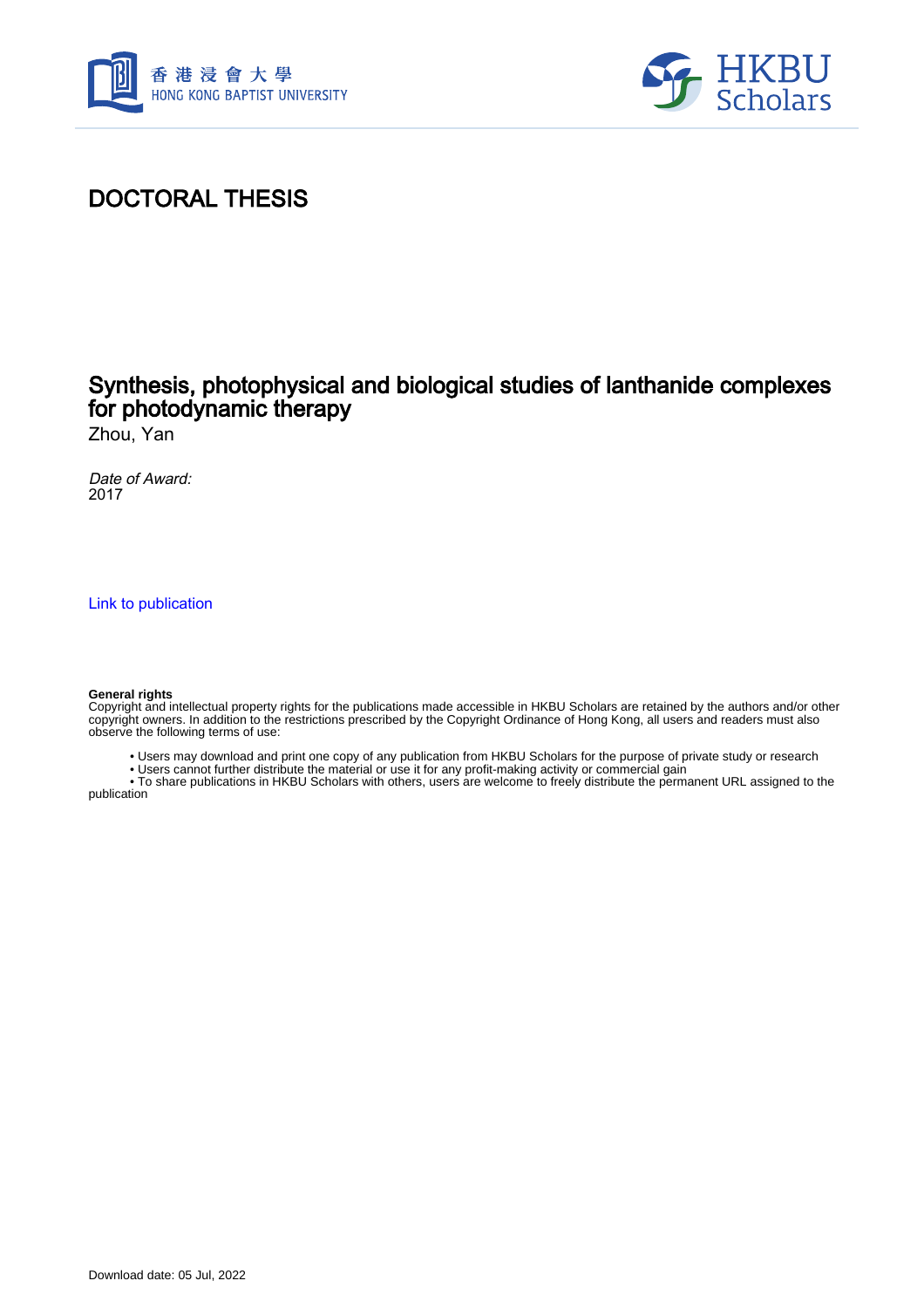# **ABSTRACT**

<span id="page-1-0"></span>Photodynamic therapy (PDT) is a promising therapeutic approach for cancer therapy, however, poor tumor selectivity and low penetration depth of light have always limited its function during medical treatment. The goal of my study was to develop a new generation of PDT agents to overcome the above restraints in current PDT cancer therapy. We have synthesized three series of porphyrinate lanthanide complexes to target cancer receptors  $\alpha_v \beta_3$  integrin isoform for bladder cancer and phospholipid anionic membrane for lung and prostate cancers.

Prior to the PDT, we have also synthesized a series of water-soluble homoleptic lanthanides  $(Ln^{3+} = Gd, Er, and Yb)$  sandwich (DD) di-PEGylated porphyrin complexes. The Yb complex (**YbDD**) has shown the same NIR emission quantum yield as the highest record Yb complex in the literature (Yb-RhB), yet, the emission intensity is double compared to the Yb-N. This implies a new thinking about the quantity measurement for biological imaging. The brightness might be the prime factor for the development of luminescence *in vitro*/*in vivo* imaging agent rather than the emission quantum yield.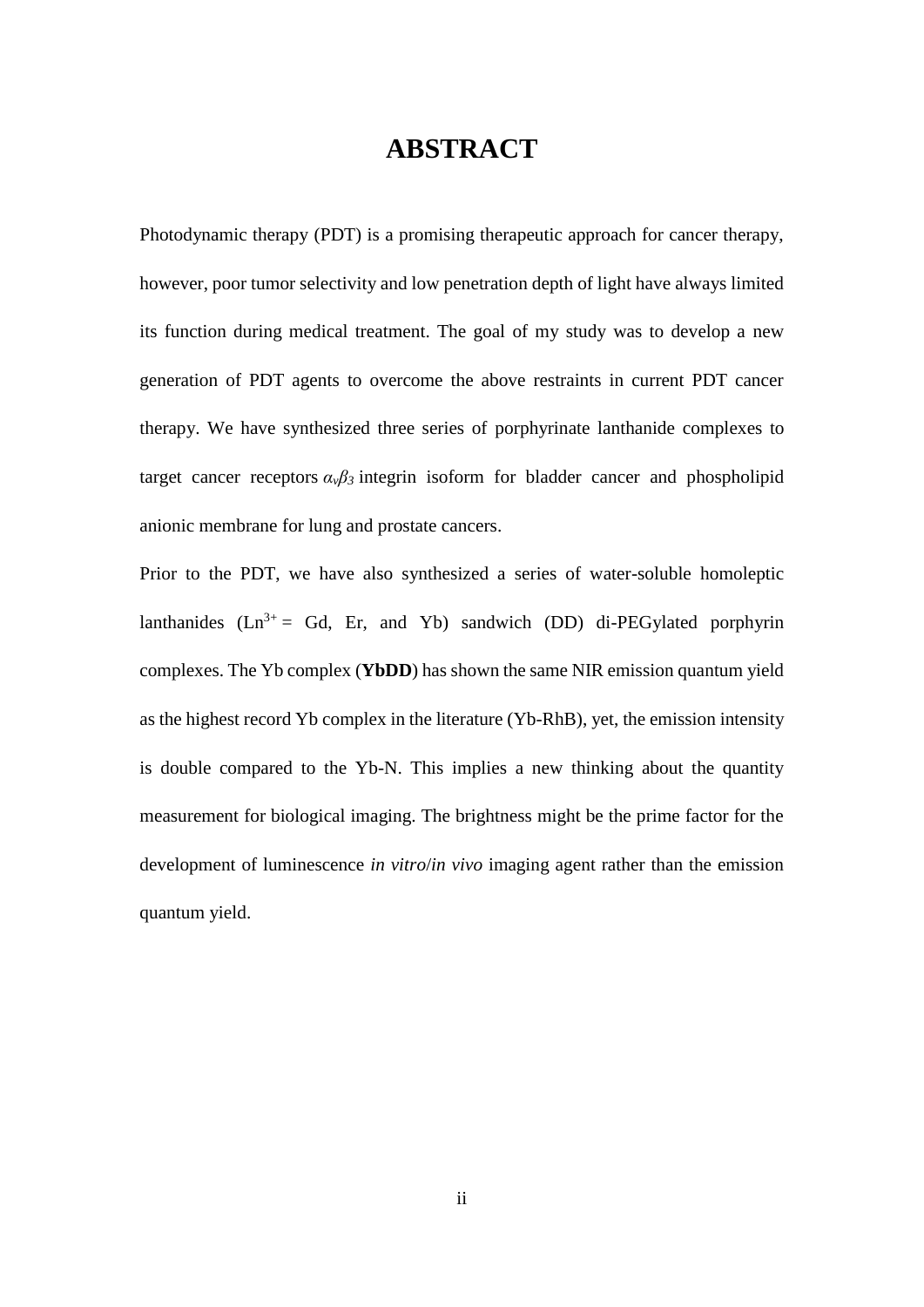# **Table of Contents**

<span id="page-2-0"></span>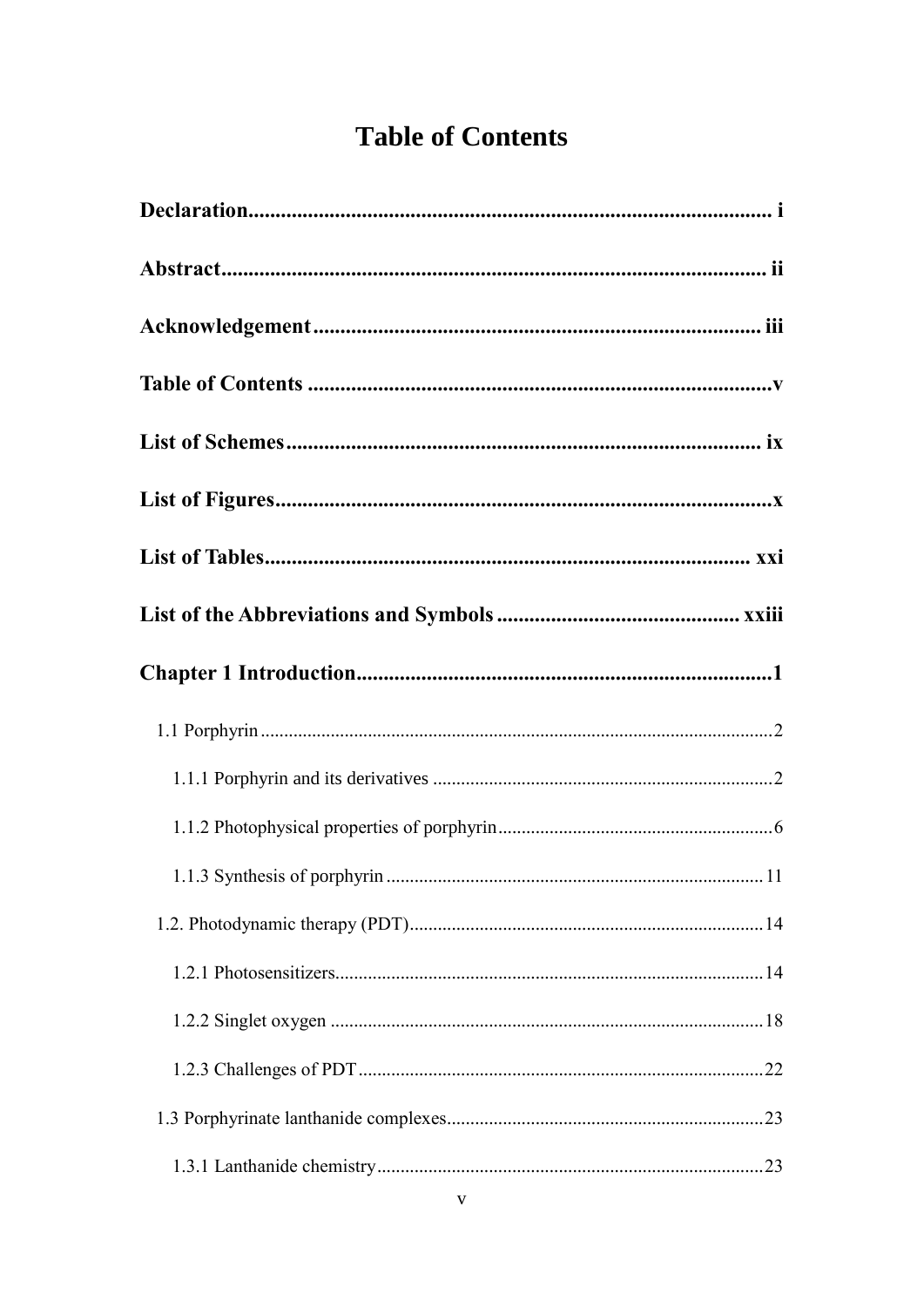| Chapter 2 Cancer-Specific Multi-modal Imaging and anticancer agent                                                   |  |  |
|----------------------------------------------------------------------------------------------------------------------|--|--|
| -Photodynamic Therapy with Fluorescence and Magnetic Resonance                                                       |  |  |
| <b>Imaging with Porphyrin Lanthanide Complexes 40</b>                                                                |  |  |
|                                                                                                                      |  |  |
| 2.2 $\alpha_{\nu}\beta_3$ -Isoform Specific Porphyrinate Lanthanide System for Highly Selective                      |  |  |
| Bladder Cancer-Targeting Near-Infrared/Magnetic Resonance Imaging and                                                |  |  |
|                                                                                                                      |  |  |
| 2.2.1 $\alpha_{\nu}\beta_3$ -Isoform Specific Ytterbium and Erbium Complexes Highly Specific for                     |  |  |
|                                                                                                                      |  |  |
|                                                                                                                      |  |  |
|                                                                                                                      |  |  |
|                                                                                                                      |  |  |
|                                                                                                                      |  |  |
| 2.2.1.1.3 In vitro imaging of $\text{Ln-R}_n(\text{Ln}^{3+} = \text{Yb} \text{ and Er}, n = 1-3)$ 53                 |  |  |
| 2.2.1.1.4 Cellular uptake of $\text{Ln-R}_n$ ( $\text{Ln}^{3+}$ = Yb and Er, n = 1-3) 56                             |  |  |
| 2.2.1.1.5 In vitro dark and photocytotoxicity of $\text{Ln-R}_n(\text{Ln}^{3+} = \text{Yb} \text{ and Er}, n = 1-3)$ |  |  |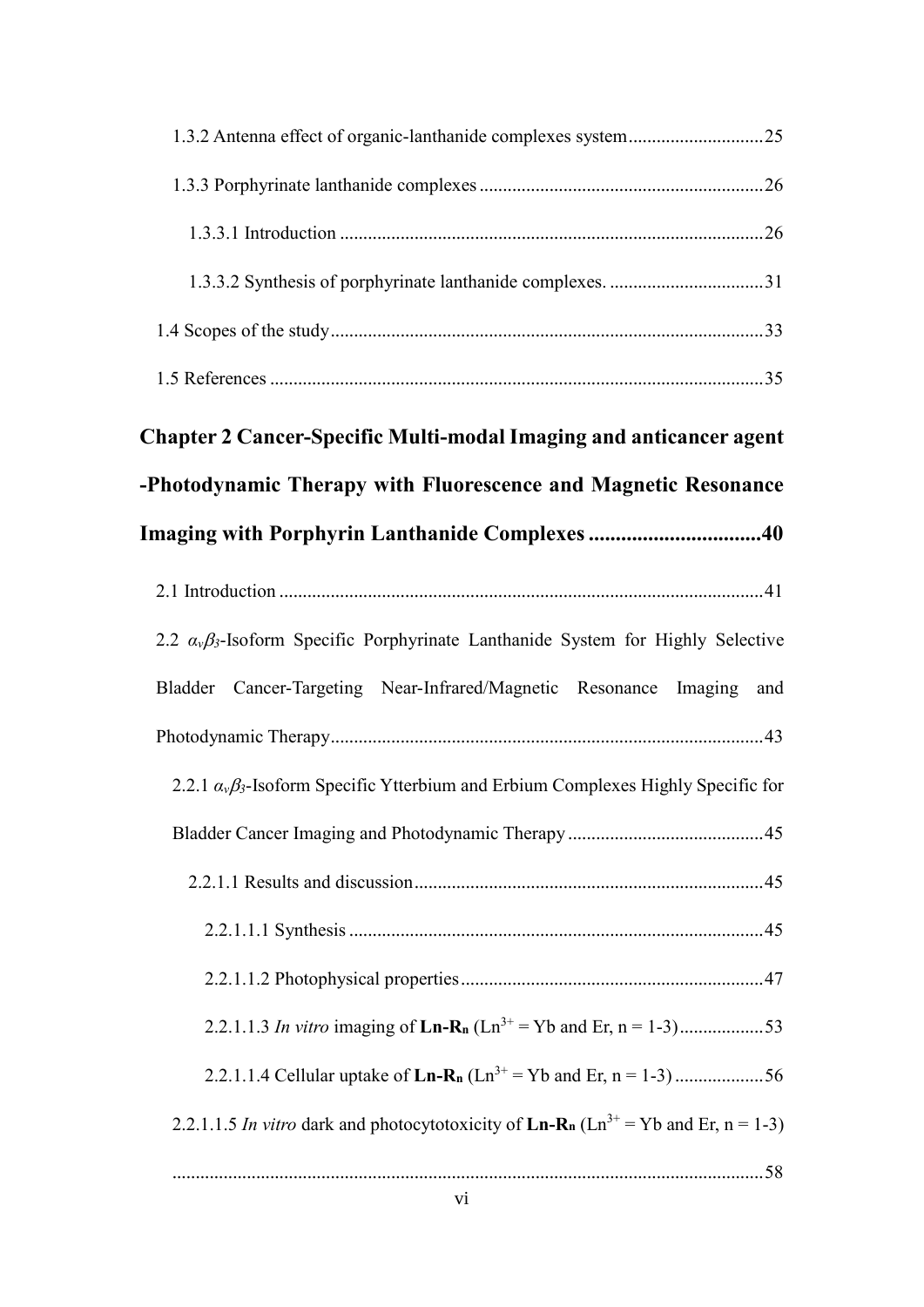| 2.2.2 $\alpha_{\nu}\beta_3$ -Isoform Specific Gadolinium Complexes Highly Specific for Bladder |
|------------------------------------------------------------------------------------------------|
|                                                                                                |
|                                                                                                |
|                                                                                                |
|                                                                                                |
|                                                                                                |
| 2.2.2.1.4 In vitro dark and photocytotoxicity of Gd-PEG-R <sub>n</sub> ( $n = 1-3$ ) 72        |
|                                                                                                |
| 2.3 Porphyrin-based Gadolinium Complexes Targeting Anionic Phospholipid                        |
|                                                                                                |
|                                                                                                |
|                                                                                                |
|                                                                                                |
|                                                                                                |
|                                                                                                |
|                                                                                                |
|                                                                                                |
| <b>Chapter 3 Enhanced Near-Infrared Emission and Singlet Oxygen</b>                            |
| <b>Generation from Lanthanide-Porphyrin Double-Decker Complexes in</b>                         |
|                                                                                                |
|                                                                                                |
|                                                                                                |